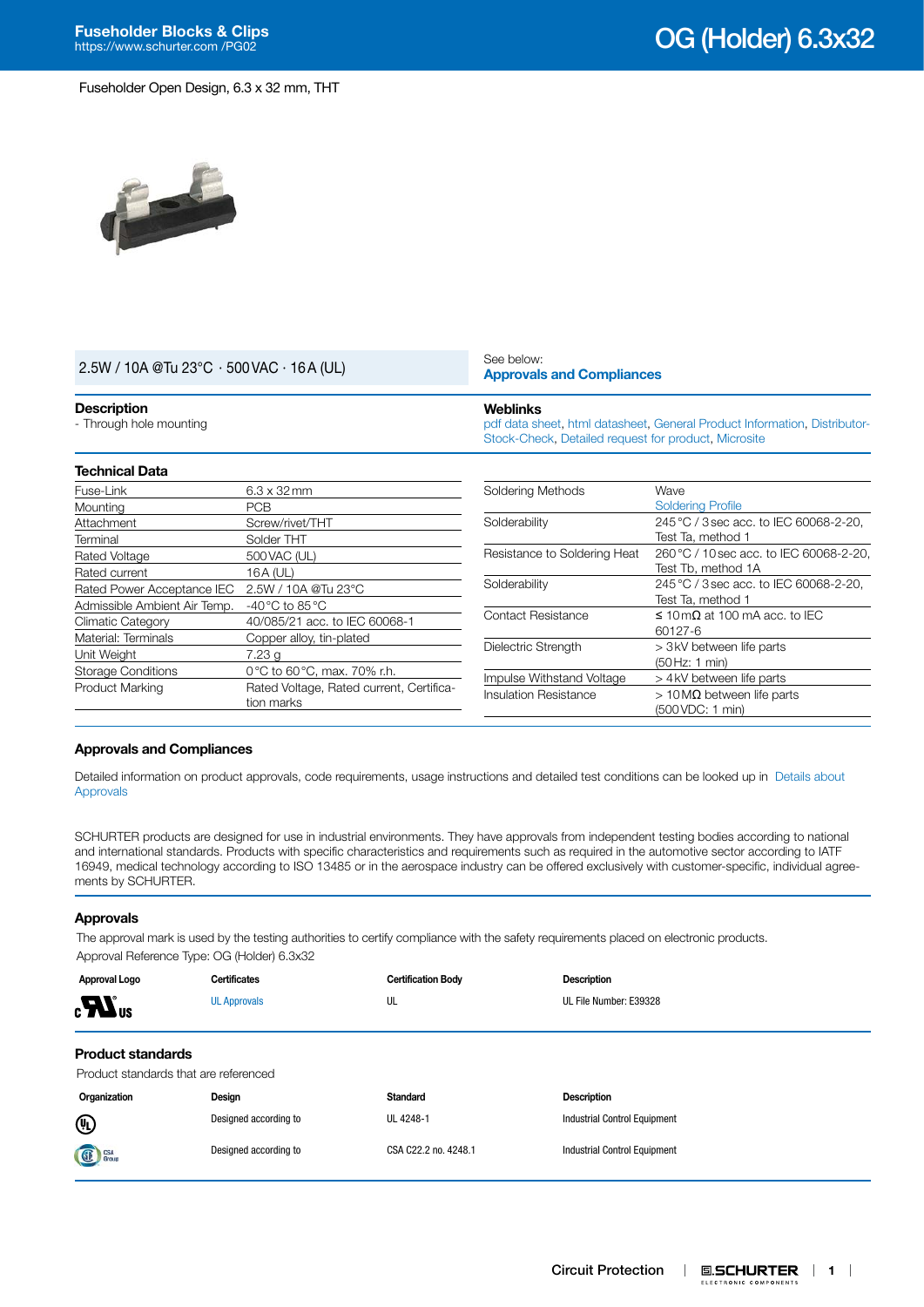# **Fuseholder Blocks & Clips Fuseholder Blocks & Clips Fuseholder Blocks & Clips**

# **Application standards**

Application standards where the product can be used

| IEC/UL 62368-1<br>Audio/video, information and communication technology equipment - Part<br>Designed for applications acc.<br><b>IEC</b><br>1: Safety requirements | Organization | Desian | Standard | <b>Description</b> |
|--------------------------------------------------------------------------------------------------------------------------------------------------------------------|--------------|--------|----------|--------------------|
|                                                                                                                                                                    |              |        |          |                    |

### **Compliances**

The product complies with following Guide Lines

| Identification | <b>Details</b>                 | Initiator          | <b>Description</b>                                                                                                                                                                                          |  |
|----------------|--------------------------------|--------------------|-------------------------------------------------------------------------------------------------------------------------------------------------------------------------------------------------------------|--|
| CE             | CE declaration of conformity   | <b>SCHURTER AG</b> | The CE marking declares that the product complies with the applicable<br>requirements laid down in the harmonisation of Community legislation on<br>its affixing in accordance with EU Regulation 765/2008. |  |
| UK<br>CA       | UKCA declaration of conformity | <b>SCHURTER AG</b> | The UKCA marking declares that the product complies with the applicable<br>requirements laid down in the British Amendment of Regulation (EC)<br>765/2008.                                                  |  |
| <b>RoHS</b>    | <b>RoHS</b>                    | <b>SCHURTER AG</b> | Directive RoHS 2011/65/EU, Amendment (EU) 2015/863                                                                                                                                                          |  |
| $\bigcirc$     | China RoHS                     | <b>SCHURTER AG</b> | The law SJ / T 11363-2006 (China RoHS) has been in force since 1 March<br>2007. It is similar to the EU directive RoHS.                                                                                     |  |
| <b>REACH</b>   | <b>REACH</b>                   | <b>SCHURTER AG</b> | On 1 June 2007, Regulation (EC) No 1907/2006 on the Registration,<br>Evaluation, Authorization and Restriction of Chemicals 1 (abbreviated as<br>"REACH") entered into force.                               |  |

**Dimension [mm]**  $\qquad \qquad \qquad$  **11 mm** 





Drilling diagram

#### **Derating Curves**

acc. to IEC



## **All Variants**



Availability for all products can be searched realtime:[https://www.schurter.com/en/Stock-Check/Stock-](https://www.schurter.com/en/Stock-Check/Stock-Check-SCHURTER)[Check-SCHURTER](https://www.schurter.com/en/Stock-Check/Stock-Check-SCHURTER)